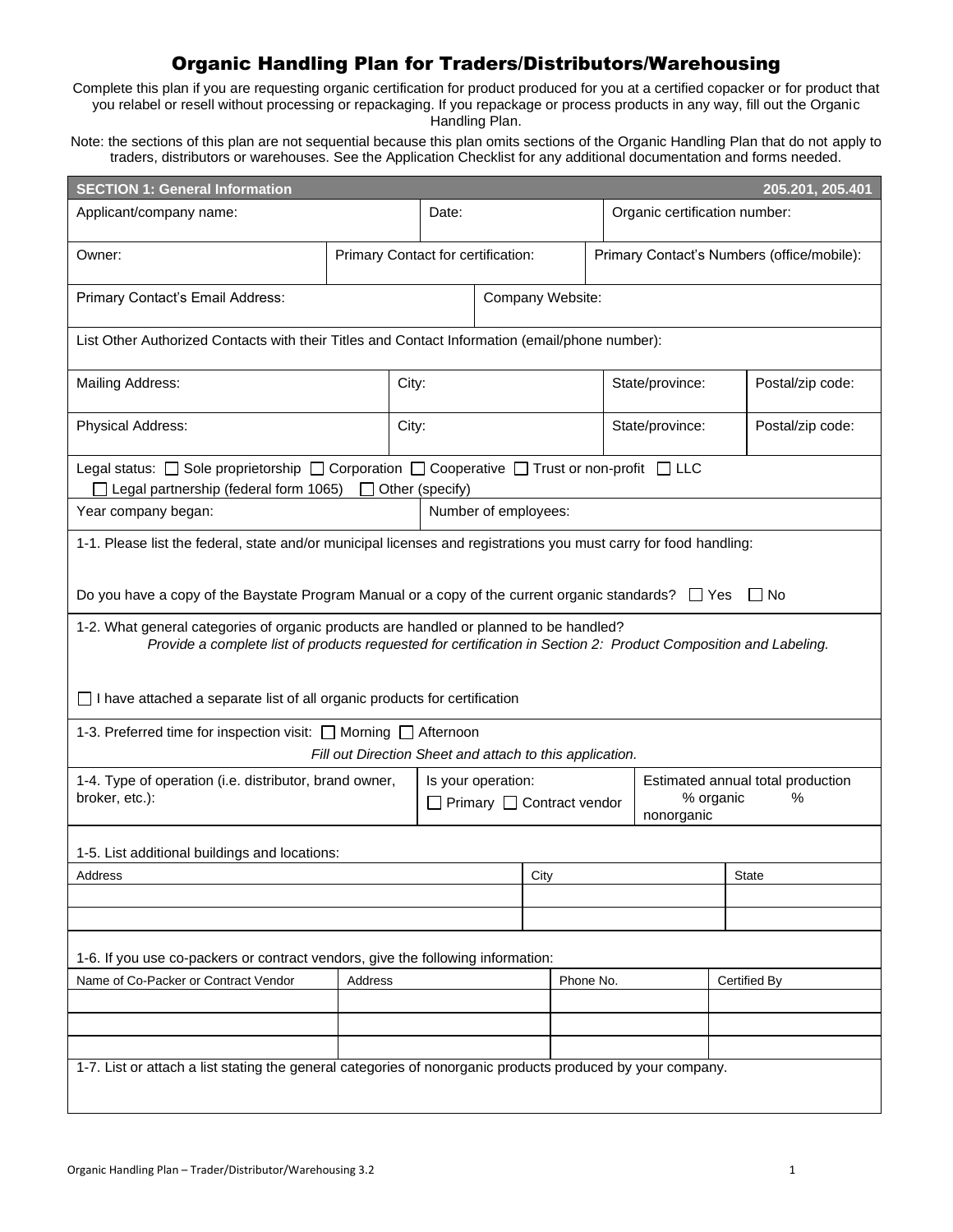There are four categories of organic products: "100% Organic", "Organic", "Made with Organic (specified ingredients or food group(s))", and products with less than 70% organic ingredients. The % of organic ingredients is calculated by dividing the total net weight or volume (excluding salt and water) of combined organic ingredients by the total weight or volume of all ingredients (excluding salt and water). All ingredients identified as "organic" in the ingredient list must be certified organic. Ingredients sourced from non-certified exempt or excluded operations must not be identified or used as organic ingredients.

Products labeled "100% organic" must contain 100% organic ingredients, including any processing aids. Products labeled "organic" must contain at least 95% organic ingredients; nonorganic ingredients must not be commercially available in an organic form; and all synthetic ingredients and processing aids must be on the National List. Products labeled "made with organic (specified ingredients or food group(s))" must contain at least 70% organic ingredients. For "100% organic," "organic," and "made with …" products, both organic and nonorganic ingredients must not be produced using excluded methods, sewage sludge, or ionizing radiation. Products labeled "organic" or "made with…" must not include organic and nonorganic forms of the same ingredient, except that a nonorganic ingredient in a product labeled "made with…" may contain organic and nonorganic forms of the same ingredient, but the ingredient must not be labeled as "organic" on the ingredient statement or be counted in the calculation of the product's organic percentage. Products with less than 70% organic ingredients can only identify organic ingredients in the information panel. Refer to Section 205.605 and 205.606, to determine which nonagricultural substances and nonorganically produced agricultural ingredients are allowed in or on products labeled "organic" or "made with…".

The Organic Standards have specific requirements for principal display panel information relating to the use of the term "organic", depending on the % of organic ingredients in the finished product. For all products, organic ingredients must be identified in the ingredient information panel. Up to three ingredients or food groups can be listed on the principal display panel for products labeled as "made with organic (ingredients or food group(s)). The term "organic" cannot be used to describe a nonorganic ingredient in a product name. Water and salt cannot be identified as "organic". The name of the certifying agent must be identified on the information panel below the name of the handler or distributor, preceded by the statement, "Certified organic by…" or similar phrase. The address and telephone number of the certifying agent may be displayed.

The USDA seal can be used on "100% organic" or "organic" products, but not on products labeled "made with….". Baystate Organic Certifiers seal or logo can be used on "100% organic," "organic" or "made with…". Products with less than 70% organic ingredients cannot use either the USDA seal or BOC's seal or logo. Baystate Organic Certifiers seal cannot be displayed more prominently than the USDA seal. Use of either the USDA or BOC's seal is voluntary and not required by the NOP.

*Attach a Single Ingredient Product Profile to list all single ingredient products and/or an Organic Product Profile for each multi-ingredient product requested for certification. Include examples of all labels used for each product.*

| 2A. Products Labeled as "100% Organic"                                                                      |                                                                                                                                                      |                                                                      |                                              |                                              |                               |
|-------------------------------------------------------------------------------------------------------------|------------------------------------------------------------------------------------------------------------------------------------------------------|----------------------------------------------------------------------|----------------------------------------------|----------------------------------------------|-------------------------------|
| (All ingredients are certified to 100% organic, including processing aids.)                                 |                                                                                                                                                      |                                                                      |                                              |                                              |                               |
| 2A-1. List all products labeled or planned to be labeled as "100% Organic" and check the appropriate boxes. |                                                                                                                                                      |                                                                      |                                              |                                              |                               |
| Name of Product                                                                                             | Non-Retail<br>Organic Ingredients<br>Baystate<br>Product? (Yes<br>Identified in the<br>Identified<br><b>Information Panel</b><br>on Label?<br>or No) |                                                                      | <b>USDA Seal</b><br>on Label?<br>(Yes or No) | Baystate<br>Seal on<br>Label?                |                               |
|                                                                                                             |                                                                                                                                                      | (Yes or No)                                                          | (Yes or No)                                  |                                              | (Yes or No)                   |
|                                                                                                             |                                                                                                                                                      |                                                                      |                                              |                                              |                               |
|                                                                                                             |                                                                                                                                                      |                                                                      |                                              |                                              |                               |
|                                                                                                             |                                                                                                                                                      |                                                                      |                                              |                                              |                               |
|                                                                                                             |                                                                                                                                                      |                                                                      |                                              |                                              |                               |
|                                                                                                             |                                                                                                                                                      |                                                                      |                                              |                                              |                               |
|                                                                                                             |                                                                                                                                                      |                                                                      |                                              |                                              |                               |
| 2B. Products Labeled as "Organic" (at least 95% certified organic ingredients)                              |                                                                                                                                                      |                                                                      |                                              |                                              | None                          |
| 2B-1. List all products labeled or planned to be labeled as "Organic" and check the appropriate boxes.      |                                                                                                                                                      |                                                                      |                                              |                                              |                               |
| Name of Product                                                                                             | Non-Retail<br>Product? (Yes<br>or No)                                                                                                                | Organic Ingredients<br>Identified in the<br><b>Information Panel</b> | <b>Baystate</b><br>Identified<br>on Label?   | <b>USDA Seal</b><br>on Label?<br>(Yes or No) | Baystate<br>Seal on<br>Label? |
|                                                                                                             |                                                                                                                                                      | (Yes or No)                                                          | (Yes or No)                                  |                                              | (Yes or No)                   |
|                                                                                                             |                                                                                                                                                      |                                                                      |                                              |                                              |                               |
|                                                                                                             |                                                                                                                                                      |                                                                      |                                              |                                              |                               |
|                                                                                                             |                                                                                                                                                      |                                                                      |                                              |                                              |                               |
|                                                                                                             |                                                                                                                                                      |                                                                      |                                              |                                              |                               |
|                                                                                                             |                                                                                                                                                      |                                                                      |                                              |                                              |                               |
|                                                                                                             |                                                                                                                                                      |                                                                      |                                              |                                              |                               |
|                                                                                                             |                                                                                                                                                      |                                                                      |                                              |                                              |                               |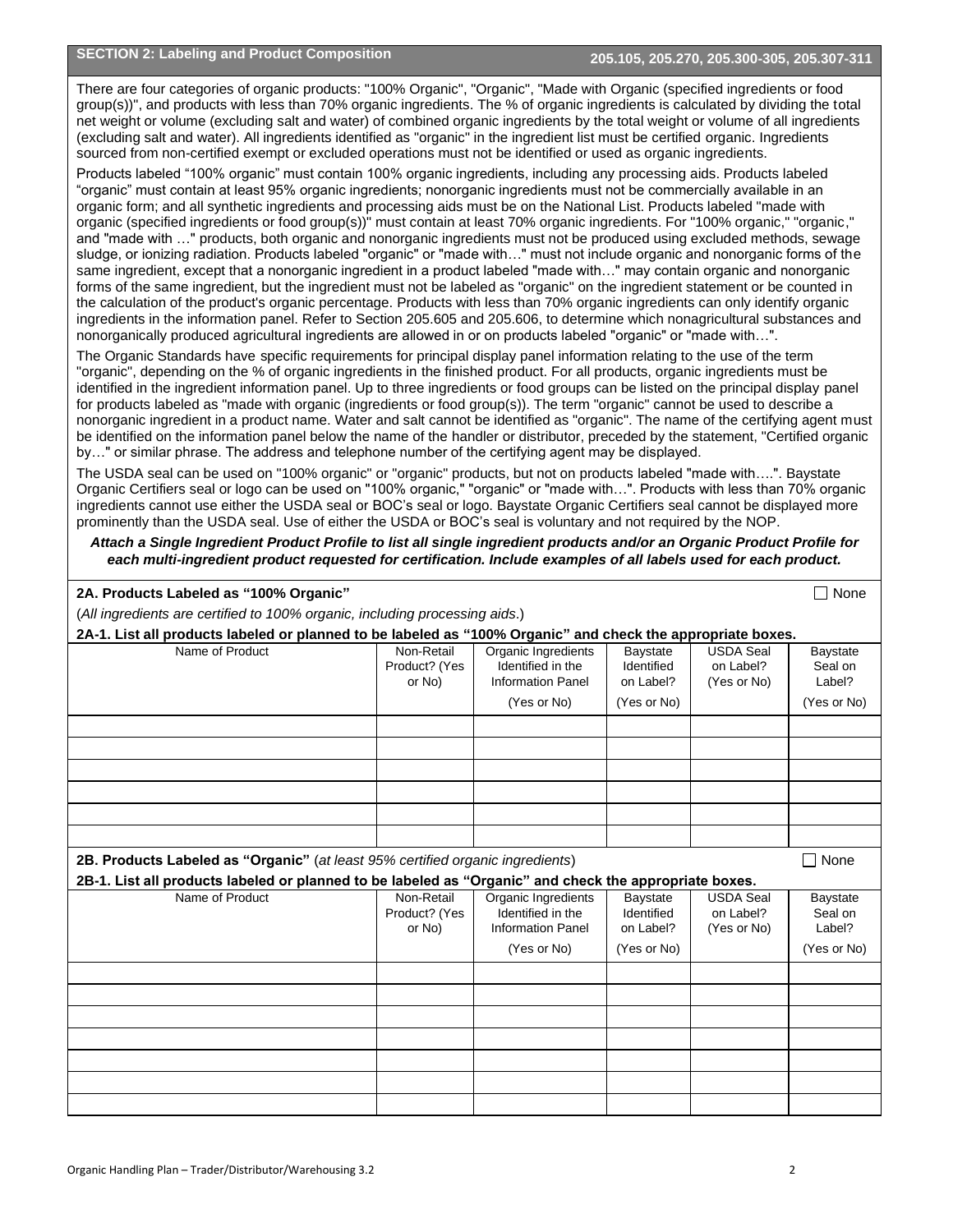| SECTION 2. Labeling and Product Composition (cont.)                                                                                                                                                                                                                                                                                                                                                                                                                                                                                                               |                                              |                                                                                                      |                                                                                                                      |                                                                                                |                                                       |                                                        |
|-------------------------------------------------------------------------------------------------------------------------------------------------------------------------------------------------------------------------------------------------------------------------------------------------------------------------------------------------------------------------------------------------------------------------------------------------------------------------------------------------------------------------------------------------------------------|----------------------------------------------|------------------------------------------------------------------------------------------------------|----------------------------------------------------------------------------------------------------------------------|------------------------------------------------------------------------------------------------|-------------------------------------------------------|--------------------------------------------------------|
| 2B-2. Are any nonorganic agricultural ingredients used in products labeled as "Organic"? $\Box$ Yes $\Box$ No<br>If yes, list all organic products which contain nonorganic agricultural ingredients:                                                                                                                                                                                                                                                                                                                                                             |                                              |                                                                                                      |                                                                                                                      |                                                                                                |                                                       |                                                        |
| If yes, are these ingredients listed in section 205.606 of the standards? $\Box$ Yes $\Box$ No<br>Submit a list of all sources checked for the organic ingredient, the results of your search, and the contact information for the<br>source for each non-organic agricultural ingredient not available as organic.                                                                                                                                                                                                                                               |                                              |                                                                                                      |                                                                                                                      |                                                                                                |                                                       |                                                        |
| For every non-organic agricultural ingredient used, I have attached proof that I searched for the ingredient organically.<br>$\Box$ Yes $\Box$ No $\Box$ N/A                                                                                                                                                                                                                                                                                                                                                                                                      |                                              |                                                                                                      |                                                                                                                      |                                                                                                |                                                       |                                                        |
| 2B-3. Do any products labeled "organic" show the percentage of organic ingredients on the label? $\Box$ Yes<br>$\Box$ No<br>If yes, list all products so labeled.<br>Does the size of the percentage statement exceed one-half the size of the largest font size on the panel on which the<br>statement is displayed? □ Yes<br>$\Box$ No<br>Does the percentage statement appear in its entirety in the same font size/style/color without highlighting? $\Box$ Yes $\Box$ No<br>Is the percentage rounded down to the nearest whole number? $\Box$ Yes $\Box$ No |                                              |                                                                                                      |                                                                                                                      |                                                                                                |                                                       |                                                        |
| 2C. Products Labeled As "Made with Organic (Specified Ingredients or Food Group or Groups)"<br>$\Box$ None<br>(At least 70% certified organic ingredients; up to 3 ingredients or food groups can be listed, see Section 20.304 of the standards)<br>2C-1. List products to be labeled "Made with Organic (ingredients or food group(s))" and check the appropriate boxes.                                                                                                                                                                                        |                                              |                                                                                                      |                                                                                                                      |                                                                                                |                                                       |                                                        |
| Name of Product                                                                                                                                                                                                                                                                                                                                                                                                                                                                                                                                                   | Non-<br>retail<br>Product?<br>(Yes or<br>No) | Number of<br>Ingredients or<br>Food Groups<br>Identified in the<br>Made with Organic<br>_ Statement? | List Each Ingredient or<br>Food Group <sup>1</sup> Identified as<br>Organic on the Principal<br><b>Display Panel</b> | Organic<br>Ingredients<br>Identified as<br>Organic in the<br>Information Panel?<br>(Yes or No) | Baystate<br>Identified<br>on Label?<br>(Yes or<br>No) | <b>Baystate</b><br>Seal on<br>Label?<br>(Yes or<br>No) |
|                                                                                                                                                                                                                                                                                                                                                                                                                                                                                                                                                                   |                                              |                                                                                                      |                                                                                                                      |                                                                                                |                                                       |                                                        |
|                                                                                                                                                                                                                                                                                                                                                                                                                                                                                                                                                                   |                                              |                                                                                                      |                                                                                                                      |                                                                                                |                                                       |                                                        |
| 2C-2. Does the "made with organic" statement on the principal display panel exceed one-half the size of the largest font<br>$\Box$ Yes $\Box$ No<br>size on the panel?                                                                                                                                                                                                                                                                                                                                                                                            |                                              |                                                                                                      |                                                                                                                      |                                                                                                |                                                       |                                                        |
| 2C-3. Does the "made with organic" statement on the principal display panel appear in its entirety in the same font<br>size/style/color without highlighting? □ Yes □ No                                                                                                                                                                                                                                                                                                                                                                                          |                                              |                                                                                                      |                                                                                                                      |                                                                                                |                                                       |                                                        |
| 2C-4. Does any "made with organic" packaging show the percent of organic ingredients in the product? $\Box$ Yes $\Box$ No<br>If yes, is the percentage statement font size larger than half of the largest font on the display panel? $\Box$ Yes<br>l I No<br>Does the percentage statement appear in its entirety in the same font size/style/color without highlighting? $\Box$ Yes $\Box$ No<br>Is the percentage rounded down to the nearest whole number? $\Box$ Yes $\Box$ No                                                                               |                                              |                                                                                                      |                                                                                                                      |                                                                                                |                                                       |                                                        |
| 2D. Products with Less Than 70% Organic Ingredients (organic ingredients listed only on the information panel)                                                                                                                                                                                                                                                                                                                                                                                                                                                    |                                              |                                                                                                      |                                                                                                                      |                                                                                                |                                                       |                                                        |
| 2D-1. List all products which contain less than 70% organic ingredients: $\Box$ None                                                                                                                                                                                                                                                                                                                                                                                                                                                                              |                                              |                                                                                                      |                                                                                                                      |                                                                                                |                                                       |                                                        |
| 2E. By-Products                                                                                                                                                                                                                                                                                                                                                                                                                                                                                                                                                   |                                              |                                                                                                      |                                                                                                                      |                                                                                                |                                                       |                                                        |
| 2E-1. Will any by-products from certified organic products be sold as certified organic? $\Box$ Yes $\Box$ No $\Box$ N/A<br>If yes, list all organic products manufactured from by-products:                                                                                                                                                                                                                                                                                                                                                                      |                                              |                                                                                                      |                                                                                                                      |                                                                                                |                                                       |                                                        |
|                                                                                                                                                                                                                                                                                                                                                                                                                                                                                                                                                                   |                                              |                                                                                                      | List each organic by-product on a Single Ingredient Product Profile.                                                 |                                                                                                |                                                       |                                                        |

Organic Handling Plan – Trader/Distributor/Warehousing 3.2 3 <sup>1</sup> Choose from the following listings: beans, fish, fruits, grains, herbs, meats, nuts, oils, poultry, seeds, spices, sweeteners, vegetables, or processed milk products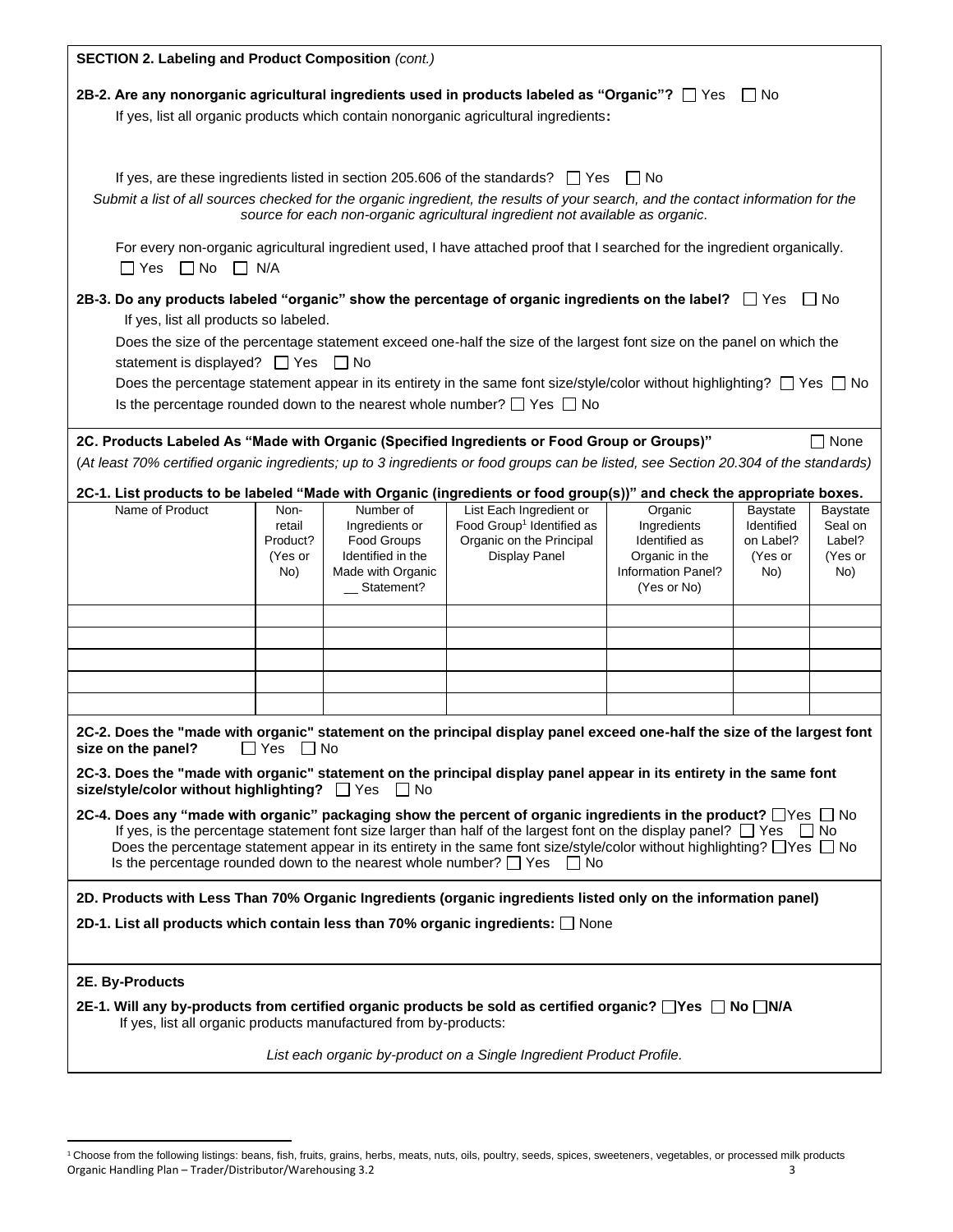| <b>SECTION 3: Assurance of Organic Integrity</b><br>205.201(a), 205.270, 205.272<br>The Organic Standards require handling practices and procedures present no contamination risk from commingling with non-<br>organic products or contact with prohibited substances. Packaging materials and storage containers must not have contained<br>synthetic fungicides, preservatives or fumigants. Reusable containers must be clean and pose no risk to the integrity of organic<br>products. Procedures used to maintain organic integrity must be documented.                                                                                                                                                                                                                                                                                                                                                                                                                                                                                                                                                                                                                                                                                                                                                                                                                                                                                                                                                                                                                                                                                                                                                                                                                     |
|-----------------------------------------------------------------------------------------------------------------------------------------------------------------------------------------------------------------------------------------------------------------------------------------------------------------------------------------------------------------------------------------------------------------------------------------------------------------------------------------------------------------------------------------------------------------------------------------------------------------------------------------------------------------------------------------------------------------------------------------------------------------------------------------------------------------------------------------------------------------------------------------------------------------------------------------------------------------------------------------------------------------------------------------------------------------------------------------------------------------------------------------------------------------------------------------------------------------------------------------------------------------------------------------------------------------------------------------------------------------------------------------------------------------------------------------------------------------------------------------------------------------------------------------------------------------------------------------------------------------------------------------------------------------------------------------------------------------------------------------------------------------------------------|
| <b>3A. PRODUCT FLOW</b>                                                                                                                                                                                                                                                                                                                                                                                                                                                                                                                                                                                                                                                                                                                                                                                                                                                                                                                                                                                                                                                                                                                                                                                                                                                                                                                                                                                                                                                                                                                                                                                                                                                                                                                                                           |
| Attach a complete written process flow description showing the movement of organic products from ingredient and/or product<br>purchase through storage, relabeling (if applicable), shipment to the co-packer (if applicable) and shipment from copacker to<br>storage (if applicable) to shipment to customers. All locations where ingredients and products pass through must be<br>identified. The description must show each step, the frequency of each activity and any records kept. All equipment and storage<br>areas must be identified. Include a flow chart demonstrating this if needed.<br>I have submitted a written Process Flow Description and/or Flow Chart for my organic production: $\Box$ Yes<br>$\Box$ No                                                                                                                                                                                                                                                                                                                                                                                                                                                                                                                                                                                                                                                                                                                                                                                                                                                                                                                                                                                                                                                 |
| <b>3B. ORGANIC INTEGRITY</b>                                                                                                                                                                                                                                                                                                                                                                                                                                                                                                                                                                                                                                                                                                                                                                                                                                                                                                                                                                                                                                                                                                                                                                                                                                                                                                                                                                                                                                                                                                                                                                                                                                                                                                                                                      |
| 3B-1. Do you have an organic integrity plan in place to address areas of potential commingling of organic and non-organic<br>ingredients and/or contamination of organic ingredients by prohibited substances? $\Box$ Yes $\Box$ No<br>If yes, have you submitted a copy of your organic integrity plan? $\Box$ Yes $\Box$ No<br>If no, when will that plan be implemented?                                                                                                                                                                                                                                                                                                                                                                                                                                                                                                                                                                                                                                                                                                                                                                                                                                                                                                                                                                                                                                                                                                                                                                                                                                                                                                                                                                                                       |
| <b>3C. MONITORING</b>                                                                                                                                                                                                                                                                                                                                                                                                                                                                                                                                                                                                                                                                                                                                                                                                                                                                                                                                                                                                                                                                                                                                                                                                                                                                                                                                                                                                                                                                                                                                                                                                                                                                                                                                                             |
| The Organic Standards requires organic operations describe the monitoring practices and quality assurance steps they intend on<br>taking are being followed and implemented.                                                                                                                                                                                                                                                                                                                                                                                                                                                                                                                                                                                                                                                                                                                                                                                                                                                                                                                                                                                                                                                                                                                                                                                                                                                                                                                                                                                                                                                                                                                                                                                                      |
| 3C-1. Do you have a Quality Assurance program in place? □ Yes<br>l INo<br>If yes, what program do you use? $\Box$ ISO $\Box$ HACCP $\Box$ TQM $\Box$ other (specify)                                                                                                                                                                                                                                                                                                                                                                                                                                                                                                                                                                                                                                                                                                                                                                                                                                                                                                                                                                                                                                                                                                                                                                                                                                                                                                                                                                                                                                                                                                                                                                                                              |
| 3C-2. Are any outside quality assessment services used (e.g. AIB)? $\Box$ Yes $\Box$ No<br>If yes, name of company:                                                                                                                                                                                                                                                                                                                                                                                                                                                                                                                                                                                                                                                                                                                                                                                                                                                                                                                                                                                                                                                                                                                                                                                                                                                                                                                                                                                                                                                                                                                                                                                                                                                               |
| 3C-3. Do you arrange for any ingredient testing for pesticide residues or GMOs? $\Box$ Yes $\Box$ No<br>If yes, include test results with your application.                                                                                                                                                                                                                                                                                                                                                                                                                                                                                                                                                                                                                                                                                                                                                                                                                                                                                                                                                                                                                                                                                                                                                                                                                                                                                                                                                                                                                                                                                                                                                                                                                       |
| 3C-4. In your products to be certified, if you use non-organic ingredients, how do you prevent the use of ingredients<br>produced using excluded methods (genetic engineering), sewage sludge, or ionizing radiation? (Check all that apply)<br>$\Box$ GE testing $\Box$ letters from manufacturers $\Box$ other (specify)                                                                                                                                                                                                                                                                                                                                                                                                                                                                                                                                                                                                                                                                                                                                                                                                                                                                                                                                                                                                                                                                                                                                                                                                                                                                                                                                                                                                                                                        |
| 3C-5. Are ingredient samples retained? □ Yes □ No<br>If yes, how long?                                                                                                                                                                                                                                                                                                                                                                                                                                                                                                                                                                                                                                                                                                                                                                                                                                                                                                                                                                                                                                                                                                                                                                                                                                                                                                                                                                                                                                                                                                                                                                                                                                                                                                            |
| 3C-6. Are finished product samples retained? $\Box$ Yes $\Box$ No<br>If yes, how long?                                                                                                                                                                                                                                                                                                                                                                                                                                                                                                                                                                                                                                                                                                                                                                                                                                                                                                                                                                                                                                                                                                                                                                                                                                                                                                                                                                                                                                                                                                                                                                                                                                                                                            |
| 3C-7. Do you have a product recall system in place? □ Yes □ No<br>Describe the last product recall you performed.                                                                                                                                                                                                                                                                                                                                                                                                                                                                                                                                                                                                                                                                                                                                                                                                                                                                                                                                                                                                                                                                                                                                                                                                                                                                                                                                                                                                                                                                                                                                                                                                                                                                 |
| 3C-8. How do you monitor the implementation of your organic system Plan, including recording the frequency of your<br>monitoring? (Check all that apply.)<br>$\Box$ Updating of certification certificates for organic ingredients $\Box$ Annually $\Box$ other (specify)<br>$\Box$ Updating compliance documentation for non-organic ingredients $\Box$ Annually $\Box$ other (specify)<br>$\Box$ Updating of Organic Handling Plan and Profiles $\Box$ Annually $\Box$ other (specify)<br>Conducting Ingredient Inventory $\Box$ Annual $\Box$ Twice a year $\Box$ Monthly $\Box$ other (specify)<br>$\perp$<br>Conducting Finished Product Inventory $\Box$ Annual $\Box$ Twice a year $\Box$ Monthly $\Box$ other (specify)<br>Pest control monitoring internal $\Box$ Daily $\Box$ Weekly $\Box$ Monthly $\Box$<br>other (specify)<br>Do you keep records of your internal pest control monitoring? □ Yes<br>$\Box$ No<br>$\Box$ Pest control monitoring by outside contractor $\Box$ Daily $\Box$ Weekly $\Box$ Monthly<br>$\Box$ other (specify)<br>Do you have records of the activities of your pest control contractor? $\Box$ Yes $\Box$ No<br>$\Box$ Auditing your own recordkeeping $\Box$ Annually $\Box$ Monthly $\Box$ other (specify)<br>Do you keep records of your internal audits? $\Box$ Yes $\Box$ No<br>$\Box$ QA or supervisory checks on procedures $\Box$ Daily $\Box$ Weekly $\Box$ Monthly<br>$\Box$ other (specify)<br>Do you keep records of QA Supervisory Checks? □ Yes □ No<br>$\Box$ Mock Product Recalls $\Box$ Annually $\Box$ Monthly $\Box$ other (specify)<br>Do you keep records of your mock product recalls? $\Box$ Yes $\Box$ No<br>$\Box$ Other $\Box$ Annually $\Box$ Monthly $\Box$ other (specify)<br>Describe records being kept: |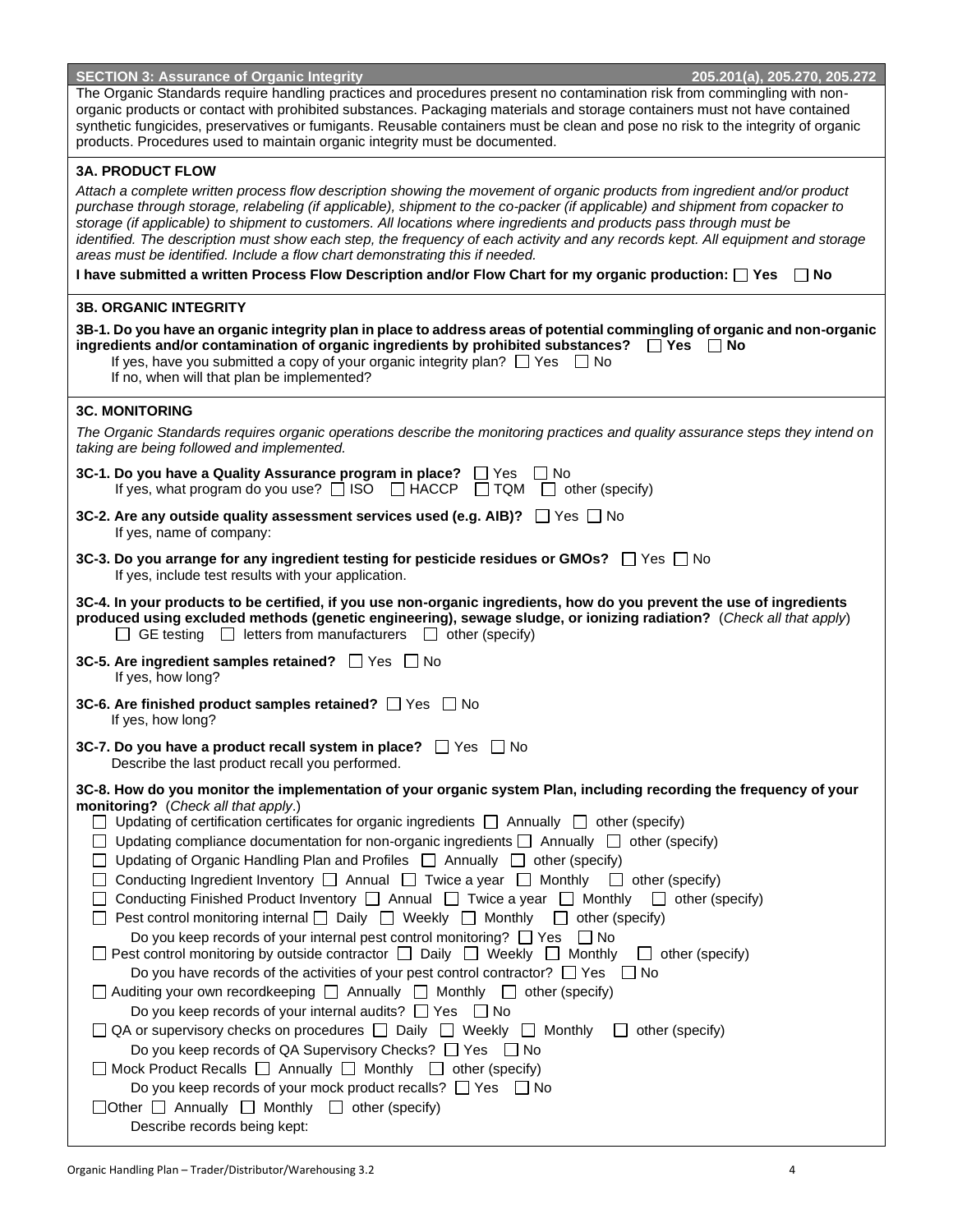| <b>3H. TRANSPORT OF ORGANIC PRODUCT</b>                                                                                                                                                                                                                                                                                                                                                                 |
|---------------------------------------------------------------------------------------------------------------------------------------------------------------------------------------------------------------------------------------------------------------------------------------------------------------------------------------------------------------------------------------------------------|
| <b>INCOMING PRODUCT</b> □ Not Applicable                                                                                                                                                                                                                                                                                                                                                                |
| 3H-1. In what forms are incoming ingredients received? [ ] dry bulk [ ] liquid bulk [ ] tote bags [ ] tote boxes<br>$\Box$ metal drums $\Box$ cardboard drums $\Box$ paper bags $\Box$ foil bags $\Box$ other (specify)                                                                                                                                                                                 |
| 3H-2. Are all incoming organic ingredients packaged so they can't be contaminated in shipping? $\square$ Yes $\square$ No $\square$ N/A                                                                                                                                                                                                                                                                 |
| 3H-3. Are bulk shipments of organic ingredients palletized on their own pallets or shipped on their own trucks or in their<br>own bulk containers? □ Yes □ No □ N/A                                                                                                                                                                                                                                     |
| 3H-4. Do you maintain a receiving record that shows that all organic ingredients were received in good condition and<br>were not damaged or contaminated in shipment? □ Yes □ No                                                                                                                                                                                                                        |
| 3H-5. Do you arrange incoming ingredient transport? □ Yes □ No<br>If yes, have transport companies been notified of organic handling requirements? $\Box$ Yes $\Box$ No                                                                                                                                                                                                                                 |
| 3H-6. Are transport units used to carry nonorganic ingredients or prohibited substances? $\Box$ Yes<br>l INo<br>If yes, how do you ensure that inbound transport units are cleaned prior to loading organic products?                                                                                                                                                                                   |
| Is the inspection/cleaning process documented? $\Box$ Yes<br>l I No                                                                                                                                                                                                                                                                                                                                     |
| 3H-7. Are organic ingredients shipped at the same time as nonorganic in the same transport units? $\Box$ Yes $\Box$ No<br>Check all steps taken to segregate organic products: [ ] organic product sealed in impermeable containers<br>□ separate pallets □ pallet tags labeled "organic" □ organic product shrink-wrapped<br>$\Box$ separate area in transport unit $\Box$ other (specify)             |
| <b>OUTGOING FINISHED PRODUCT</b>                                                                                                                                                                                                                                                                                                                                                                        |
| 3H-8. In what form are finished products shipped? $\Box$ dry bulk $\Box$ liquid bulk $\Box$ shrink wrapped pallets<br>$\Box$ other (specify)                                                                                                                                                                                                                                                            |
| 3H-9. Are all outgoing products shipped in packaging and packed in cases so that the finished products cannot be<br>contaminated or commingled during shipment? $\Box$ Yes, skip to next section.<br>$\Box$ No                                                                                                                                                                                          |
| 3H-10. How are outgoing products transported?                                                                                                                                                                                                                                                                                                                                                           |
| 3H-11. Do you arrange outgoing product transport? □ Yes □ No □ N/A<br>Have transport companies been notified of organic handling requirements? $\Box$ Yes $\Box$ No                                                                                                                                                                                                                                     |
| 3H-12. Are transport units used to carry nonorganic products or prohibited materials? $\Box$ Yes $\Box$ No $\Box$ N/A<br>If yes, how do you ensure that outgoing transport units are cleaned prior to loading organic products?                                                                                                                                                                         |
| Is the inspection/cleaning process documented? $\Box$ Yes<br>l INo                                                                                                                                                                                                                                                                                                                                      |
| 3H-13. Are organic products shipped at the same time as nonorganic in the same transport units? $\Box$ Yes $\Box$ No $\Box$ N/A<br>Check all steps taken to segregate organic products: $\Box$ organic product sealed in impermeable containers<br>$\Box$ separate pallets $\Box$ pallet tags labeled "organic" $\Box$ use shrink-wrap $\Box$ separate area in transport unit<br>$\Box$ other (specify) |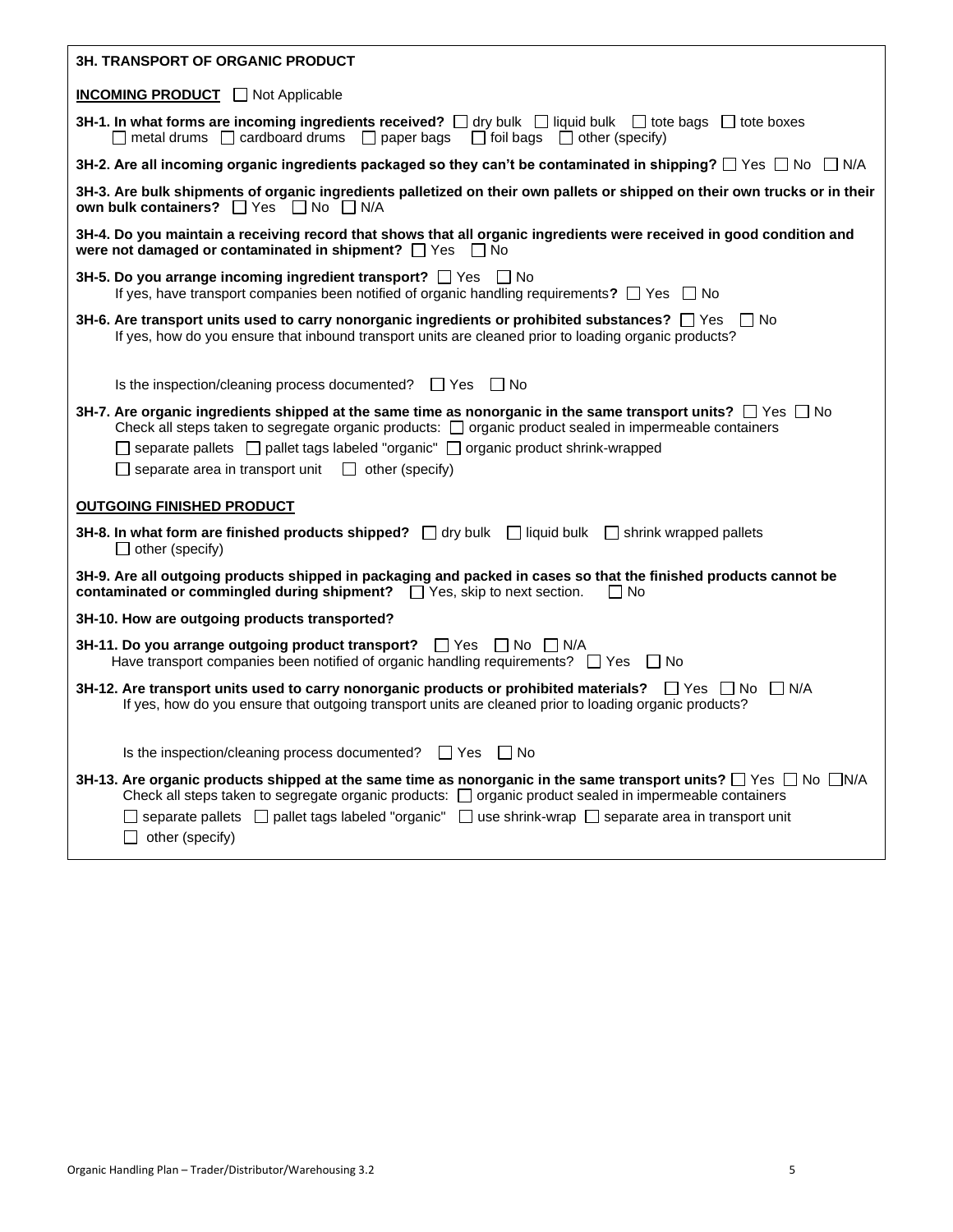| <b>SECTION 5: Recordkeeping</b><br>205.103                                                                                                                                                                                                                                                                                                                                                                                                                                                                                                                                                                                                                                                                |  |  |  |  |  |
|-----------------------------------------------------------------------------------------------------------------------------------------------------------------------------------------------------------------------------------------------------------------------------------------------------------------------------------------------------------------------------------------------------------------------------------------------------------------------------------------------------------------------------------------------------------------------------------------------------------------------------------------------------------------------------------------------------------|--|--|--|--|--|
| The Organic Standards require records disclose all activities and transactions, be maintained for 5 years, and demonstrate<br>compliance with the NOP Rule. Organic ingredients must be verified as certified organic. Products must be tracked from receipt<br>of incoming ingredients to sale of finished products. Finished product amounts must balance with organic ingredients purchased.<br>All relevant documents must identify products as "organic", and all records must be accessible to the inspector.<br>5-1. Which of the following records do you keep for organic processing/handling?                                                                                                   |  |  |  |  |  |
|                                                                                                                                                                                                                                                                                                                                                                                                                                                                                                                                                                                                                                                                                                           |  |  |  |  |  |
| <b>INCOMING:</b><br>purchase orders $\Box$ contracts $\Box$ invoices $\Box$ bills of lading $\Box$ Certificates of Analysis $\Box$ Transaction Certificates<br>receiving records □ scale tickets □ Organic Certificates □ verification ingredients not produced using sewage sludge<br>customs forms $\Box$ quality test results $\Box$ receipts $\Box$ verification ingredients produced/handled without ionizing radiation<br>commercial availability documentation for nonorganic ingredients in "organic" labeled products □ NOP import certificates<br>fumigation at port of entry records $\square$ non-GMO ingredients verification $\square$ phytosanitary certificates<br>$\Box$ other (specify) |  |  |  |  |  |
| 5-2. Are you purchasing from a non-certified distributor? $\Box$ Yes $\Box$ No                                                                                                                                                                                                                                                                                                                                                                                                                                                                                                                                                                                                                            |  |  |  |  |  |
| If yes, list non-certified distributors:                                                                                                                                                                                                                                                                                                                                                                                                                                                                                                                                                                                                                                                                  |  |  |  |  |  |
| Do your records indicate the certified source of the ingredient purchased from the non-certified distributor? $\Box$ Yes $\Box$ No                                                                                                                                                                                                                                                                                                                                                                                                                                                                                                                                                                        |  |  |  |  |  |
|                                                                                                                                                                                                                                                                                                                                                                                                                                                                                                                                                                                                                                                                                                           |  |  |  |  |  |
| <b>IN-PROCESS:</b> Not Applicable<br>ingredient inspection forms $\Box$ blending reports $\Box$ production report/batch sheet $\Box$ equipment clean-out logs<br>packaging reports $\Box$ sanitation logs $\Box$ QA reports $\Box$ production summaries (12 mos.) $\Box$ other (specify)                                                                                                                                                                                                                                                                                                                                                                                                                  |  |  |  |  |  |
| <b>STORAGE:</b>                                                                                                                                                                                                                                                                                                                                                                                                                                                                                                                                                                                                                                                                                           |  |  |  |  |  |
| $\Box$ ingredient inventory reports<br>$\Box$ finished product inventory reports $\Box$ other (specify)                                                                                                                                                                                                                                                                                                                                                                                                                                                                                                                                                                                                   |  |  |  |  |  |
|                                                                                                                                                                                                                                                                                                                                                                                                                                                                                                                                                                                                                                                                                                           |  |  |  |  |  |
| <b>OUTGOING:</b><br>shipping log<br>$\Box$ purchase orders $\Box$ sales orders/invoices $\Box$ transport unit inspection forms $\Box$ bills of lading<br>scale tickets $\Box$ Organic Certificates $\Box$ export declaration forms $\Box$ Transaction Certificates $\Box$ sales summary log<br>phytosanitary certificates $\Box$ shipping summary log $\Box$ audit control register $\Box$ complaint log $\Box$ other (specify)                                                                                                                                                                                                                                                                           |  |  |  |  |  |
| 5-3. Lot number tracking of ingredients is required by the organic standards. List out the points in your recordkeeping<br>where the lot numbers are documented (purchase, receiving, production, storage, etc.):                                                                                                                                                                                                                                                                                                                                                                                                                                                                                         |  |  |  |  |  |
| 5-4. Describe your lot numbering system for finished products:                                                                                                                                                                                                                                                                                                                                                                                                                                                                                                                                                                                                                                            |  |  |  |  |  |
| 5-5. The organic standards require non-retail (master or wholesale) cases used to pack or store product to have lot<br>numbers for organic products. If you use master cases, are lot codes on them? $\Box$ Yes $\Box$ No $\Box$ N/A                                                                                                                                                                                                                                                                                                                                                                                                                                                                      |  |  |  |  |  |
| 5-6. Can your recordkeeping system track each lot of finished product back to the certified supplier's lot number for<br>each lot of ingredient or incoming product used? $\Box$ Yes $\Box$ No                                                                                                                                                                                                                                                                                                                                                                                                                                                                                                            |  |  |  |  |  |
| 5-7. Can your recordkeeping system balance quantities of organic ingredients or incoming products in with quantities<br>of finished products out? $\Box$ Yes $\Box$ No                                                                                                                                                                                                                                                                                                                                                                                                                                                                                                                                    |  |  |  |  |  |
| 5-8. How long do you keep your records? (The Organic Standards require records be kept for 5 years.)                                                                                                                                                                                                                                                                                                                                                                                                                                                                                                                                                                                                      |  |  |  |  |  |
| SECTION 6: Certification Status, Canadian Equivalency, and the Export and Import of Products and Ingredients                                                                                                                                                                                                                                                                                                                                                                                                                                                                                                                                                                                              |  |  |  |  |  |
| 6-1. Has this operation, or a responsible party (owner, manager) connected to this operation, ever previously held<br>organic certification? $\Box$ Yes $\Box$ No<br>6-2. List previous years certified organic and name of accredited certifying agency:                                                                                                                                                                                                                                                                                                                                                                                                                                                 |  |  |  |  |  |
| 6-3. List current organic certification by other accredited certifying agencies:                                                                                                                                                                                                                                                                                                                                                                                                                                                                                                                                                                                                                          |  |  |  |  |  |
|                                                                                                                                                                                                                                                                                                                                                                                                                                                                                                                                                                                                                                                                                                           |  |  |  |  |  |
| 6-4. Has organic certification ever been denied, suspended, or revoked? $\Box$ Yes $\Box$ No $\Box$ n/a<br>If yes, describe the circumstances and attach a list of all non-compliances noted by the certifying agent issuing the decision,<br>and corrective actions you took to address the non-compliances:                                                                                                                                                                                                                                                                                                                                                                                             |  |  |  |  |  |
| I have attached non-compliances and corrective actions.                                                                                                                                                                                                                                                                                                                                                                                                                                                                                                                                                                                                                                                   |  |  |  |  |  |
| If you were ever certified by another certifying agency, or are certified by another agency, submit your last certificate<br>issued, the last post-inspection letter received from your certifying agent, and any non-compliances cited by your<br>previous certifying agent and corrective actions you took to fix the non-compliances.                                                                                                                                                                                                                                                                                                                                                                  |  |  |  |  |  |
| I have attached non-compliances and corrective actions.                                                                                                                                                                                                                                                                                                                                                                                                                                                                                                                                                                                                                                                   |  |  |  |  |  |
| I have attached current certification certificate, and last post-inspection letter.                                                                                                                                                                                                                                                                                                                                                                                                                                                                                                                                                                                                                       |  |  |  |  |  |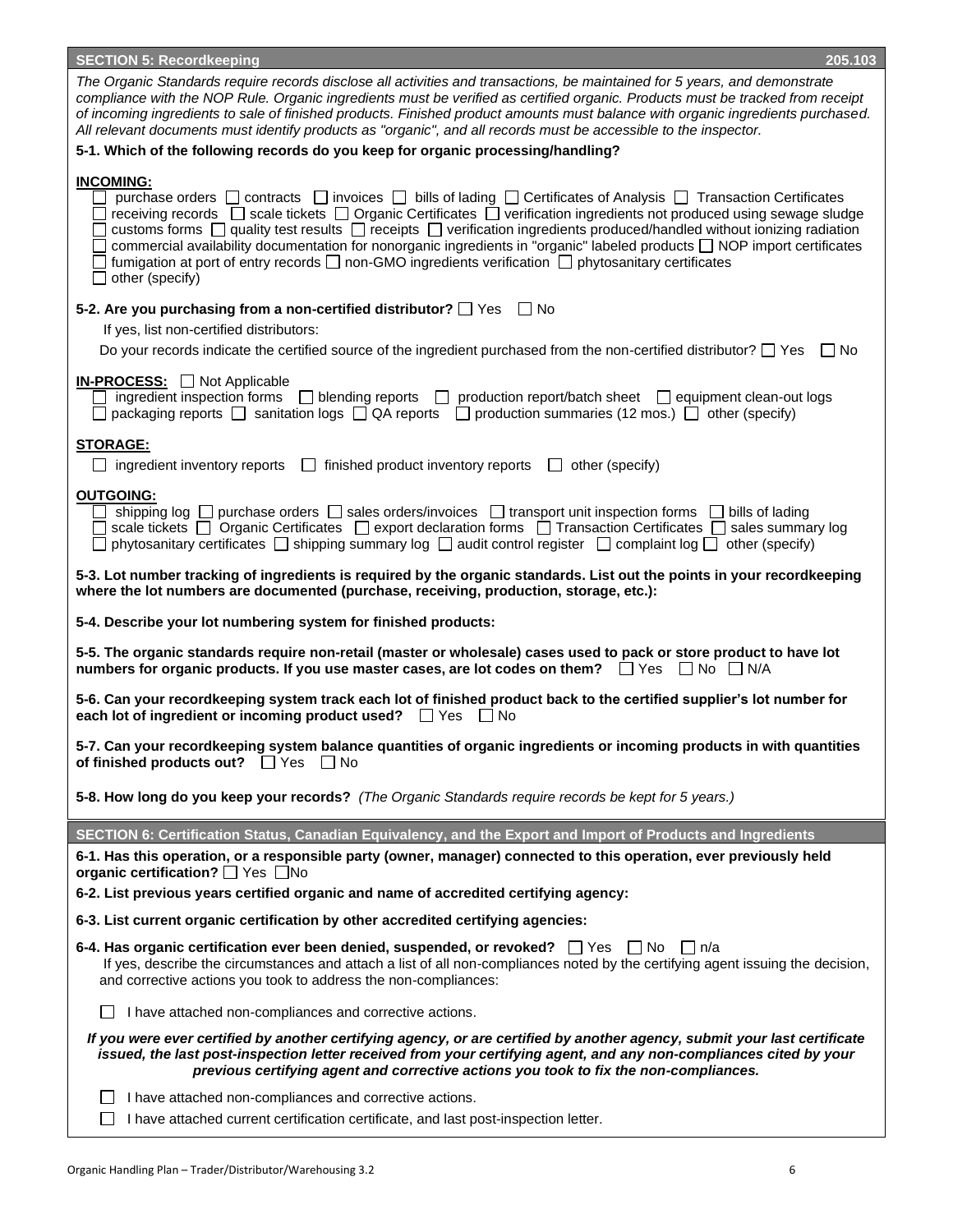## **SECTION 6: Certification Status, Canadian Equivalency, and the Export and Import of Products and Ingredients** (cont.)

**Do you plan on shipping any of your finished organic products to Canada**?  $\Box$  Yes  $\Box$  No

 If yes, do you have proof that all USDA/NOP compliant organic agricultural ingredients have not been produced hydroponically and have been produced without using Sodium (chilean) nitrate and that all livestock products have been produced according to the terms of the US-Canada Organic Equivalency Arrangement?  $\Box$  Yes  $\Box$  No

If yes, list all products you intend on shipping to Canada. You may attach as separate list of products shipping to Canada:

**Do you plan on accompanying shipments to Canada with a full copy of your Certification Certificate which includes the statement "Certified in accordance with the terms of the US-Canada Organic Equivalency Arrangement"?**  $\Box$  Yes  $\Box$  No

**Explain any special circumstances:** 

The National Organic Program requires adherence to various international arrangements concerning the trade of organic feed, ingredients and finished products. Specific documentation is required to be obtained with each shipment into, or out of, the US. Organic products must be able to be tracked from the source to the destination, and all products must be verified as certified organic. All relevant documentation must be collected in a timely manner and records of incoming and outgoing shipments must be accessible to the certifier and inspector.

### **Do you plan on using ingredients, raw materials, feed, processing aids, etc. that have been imported from any foreign country/region?** ■ Yes ■ No

If yes, please list all ingredients/materials and all source location(s):

Are you the direct importer for these ingredients and materials?  $\Box$  Yes  $\Box$  No

 $\Box$  I have retained all documentation received with each shipment, including the following (specify):

Are you using an organic certified importer(s)/distributor(s)?  $\Box$  Yes  $\Box$  No

 $\Box$  I have the distributor(s) current organic certificate documentation.

**If you are importing ingredients, feed, or finished products from any foreign country/region, import documentation completed by the appropriate certifying agency is required. Do you retain the proper import documentation showing everything imported from any of these countries has been approved by the correct certifying agency?**  $\Box$  Yes  $\Box$  No

**If you are importing product through an uncertified distributor, confirm that you are obtaining and keeping the proper import documentation on file.** Thes No

**If you are importing ingredients, feed, or finished products from any other foreign country/region that may be subject to phytosanitary screening, do you verify that they have not been treated with a prohibited substance at the port of entry?**  $\Box$  Yes  $\Box$  No

Do you plan on shipping/exporting finished products to any foreign country/region except Canada?  $\Box$  Yes  $\Box$  No

If yes, please list all export destinations for your product:

 If yes, list all products that you plan on exporting and their respective country or countries of export. You may attach a separate list of products with their respective destinations:

If yes, list the documentation sent with each shipment.